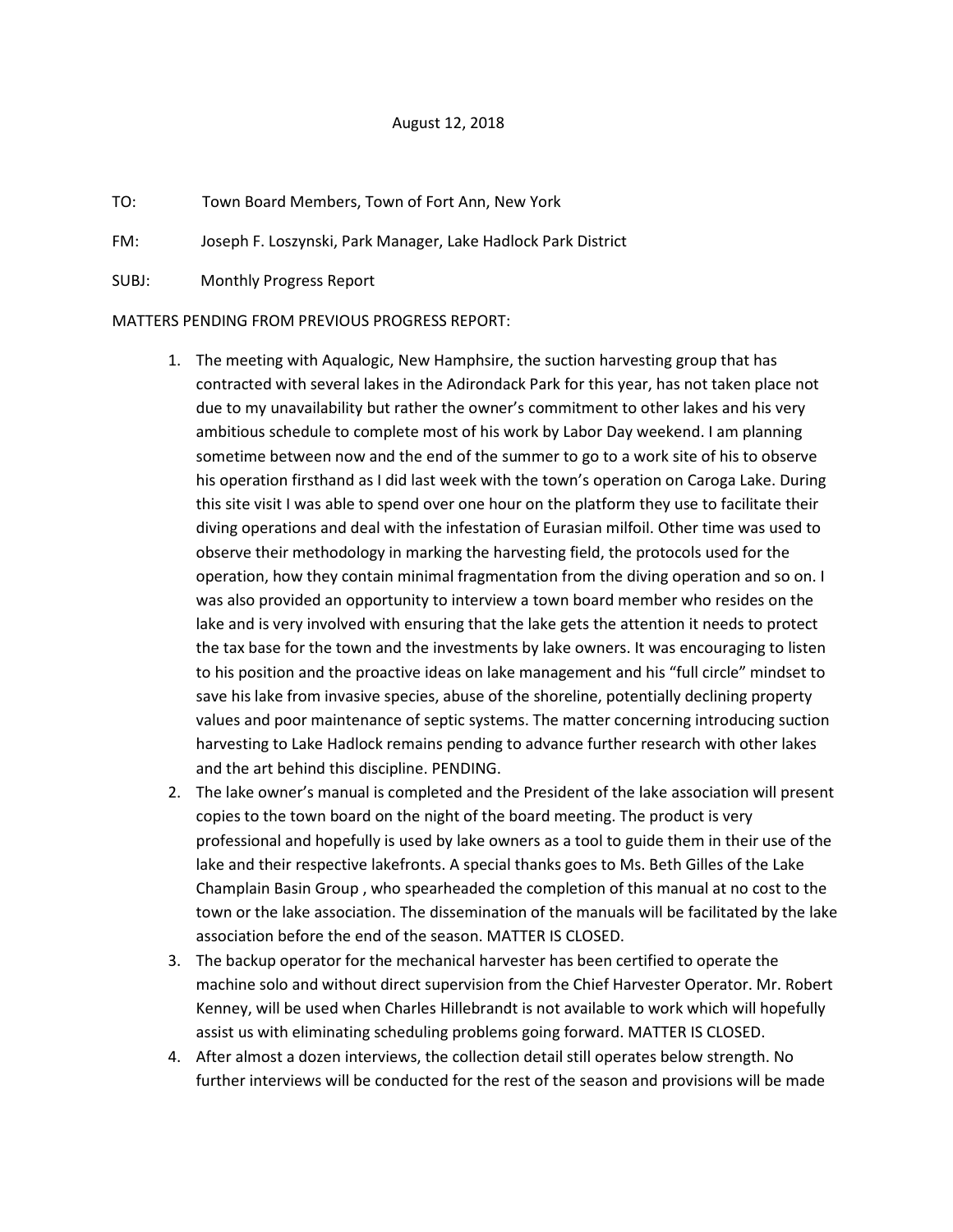to ensure that our manpower strength in no way affects our fragment collection efforts. MATTER IS CLOSED.

- 5. The Harmful Algae Bloom protocol remains PENDING.
- 6. The APA visit for sometime during August is still undetermined. It is unknown at this point if this will occur and I will advise the board if something further develops on this front. MATTER IS PENDING.

## NEW BUSINESS SINCE LAST REPORTING PERIOD:

- 1. As the board is well aware from previous forwarded status reports on the mechanical harvester, the machine remains out of commission until further notice. Several measures taken by Northern Trucking mechanics over the last 7-10 days has not identified the problem that is causing the paddles to stop and not operate. The theory now is that the problem is isolated to the valve terminal/box which essentially provides hydraulic fluid to almost every moving part of the machine. Due to the age of the machine, the unavailability of parts and the need to keep the machine on the water until Labor Day, the balance is delicate and difficult but I feel we are at a point to where the valve terminal box has to be pulled to further investigate the matter. This requires the draining of the entire hydraulic system and is a significant undertaking to determine if the parts are readily available to make a correction before the end of the season. I plan on meeting personally with Charley and the mechanics from Northern Trucking tomorrow morning at 8:30AM. I will evaluate what they have to offer and compare it against the research I have conducted with Vermont Hydraulics out of South Burlington, Vermont who conducts work on harvesters used on Lake Champlain, Lake St. Catherine and Lake Bomoseen. I will advise the town supervisor once I have recommendations to make on this matter. MATTER REMAINS PENDING.
- 2. During this reporting period, APIPP visited Lake Hadlock and conducted their work as to mapping of the lakes littoral zone for invasive and native plants. They provided a screenshot of their work just to provide an idea as to what the final report will entail as to distinguishing native plants from invasive vegetation. I am optimistic that this free service will not only advance our understanding of the scope of invasive plants in our lake but will ultimately save us cost as to mapping the lake and determining a better strategy moving forward to combat invasive infestation. MATTER IS PENDING.
- 3. On August 8, 2018, attended the Adirondack Lake Alliance symposium at Paul Smith College, along with Ms. Hannah Barber and members of the lake association. The conference was very productive on issues regarding road salt and how saline is contaminating bodies of water in the Adirondack Park. Several recommendations were made by leading experts in the field and some who have implemented corrective strategies on Lake George and other lakes in the park. The symposium also involved break out groups which dealt with communication issues between lake associations and town boards, building a cohesive team between lake managers, municipal governments and other stake holders. All in all, the information offered was great but the question still remains as to what proactive strategy